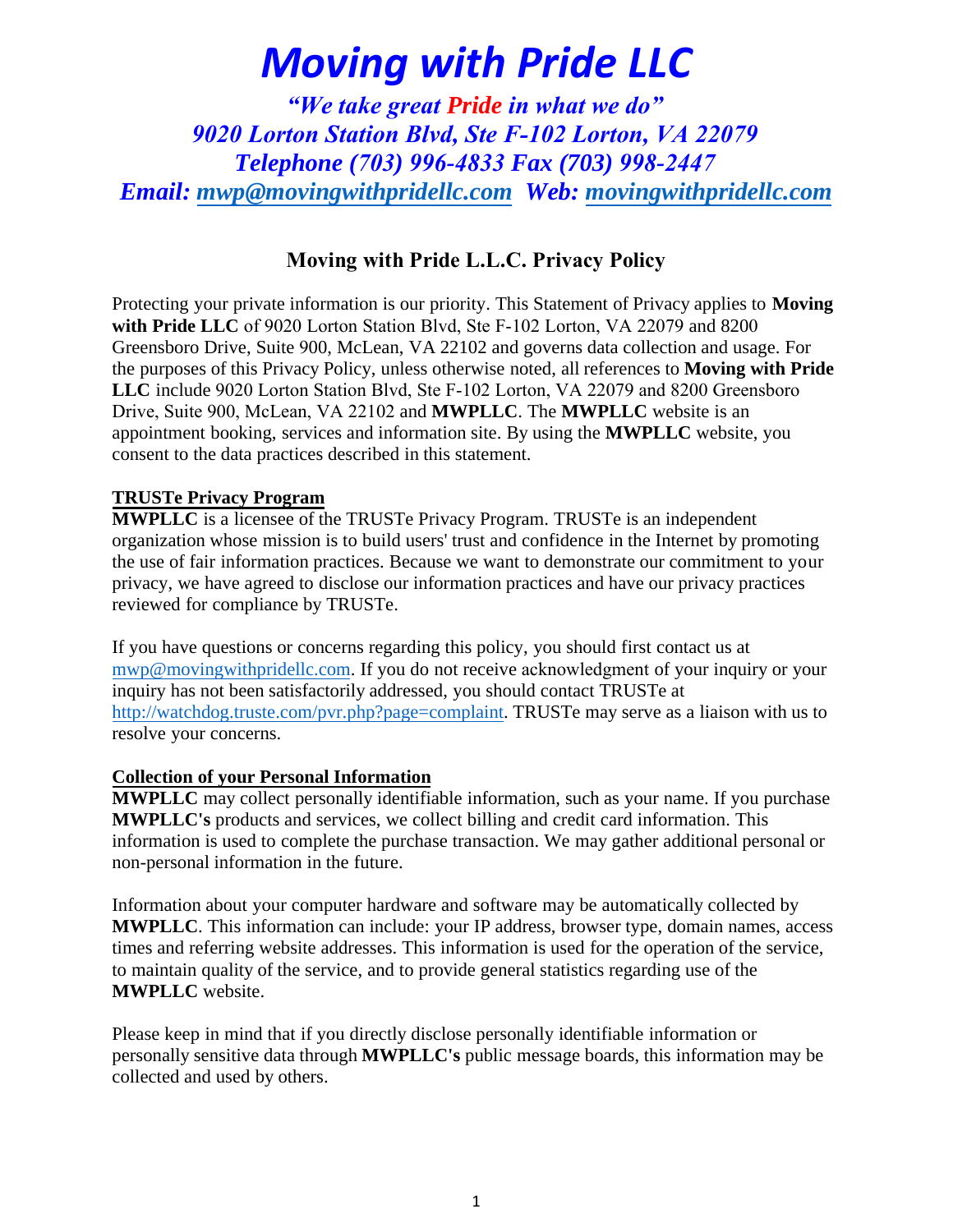*"We take great Pride in what we do" 9020 Lorton Station Blvd, Ste F-102 Lorton, VA 22079 Telephone (703) 996-4833 Fax (703) 988-2447 Email: [mwp@movingwithpridellc.com](mailto:mwp@movingwithpridellc.com) Web: [movingwithpridellc.com](http://movingwithpridellc.com/)*

**MWPLLC** encourages you to review the privacy statements of websites you choose to link to from **MWPLLC** so that you can understand how those websites collect, use and share your information. **MWPLLC** is not responsible for the privacy statements or other content on websites outside of the **MWPLLC** website.

#### **Use of your Personal Information**

**MWPLLC** collects and uses your personal information to operate its website(s) and deliver the services you have requested.

**MWPLLC** may also use your personally identifiable information to inform you of other products or services available from **MWPLLC** and its affiliates. **MWPLLC** may also contact you via surveys to conduct research about your opinion of current services or of potential new services that may be offered.

**MWPLLC** does not sell, rent or lease its customer lists to third parties.

**MWPLLC** may, from time to time, contact you on behalf of external business partners about an offering that may be of interest to you. In those cases, your unique personally identifiable information (e-mail, name, address, telephone number) is transferred to the third party. **MWPLLC** may share data with trusted partners to help perform statistical analysis, send you email or postal mail, provide customer support, or arrange for deliveries. All such third parties are prohibited from using your personal information except to provide these services to **MWPLLC**, and they are required to maintain the confidentiality of your information.

**MWPLLC** may keep track of the websites and pages our users visit within **MWPLLC**, to determine what **MWPLLC** services are the most popular. This data is used to deliver customized content and advertising within **MWPLLC** to customers whose behavior indicates that they are interested in a subject area.

**MWPLLC** will disclose your personal information, without notice, only if required to do so by law or in the good faith belief that such action is necessary to: (a) conform to the edicts of the law or comply with legal process served on **MWPLLC** or the site; (b) protect and defend the rights or property of **MWPLLC**; and, (c) act under exigent circumstances to protect the personal safety of users of **MWPLLC**, or the public.

#### **Use of Cookies**

The **MWPLLC** website may use "cookies" to help you personalize your online experience. A cookie is a text file that is placed on your hard disk by a web page server. Cookies cannot be used to run programs or deliver viruses to your computer. Cookies are uniquely assigned to you, and can only be read by a web server in the domain that issued the cookie to you.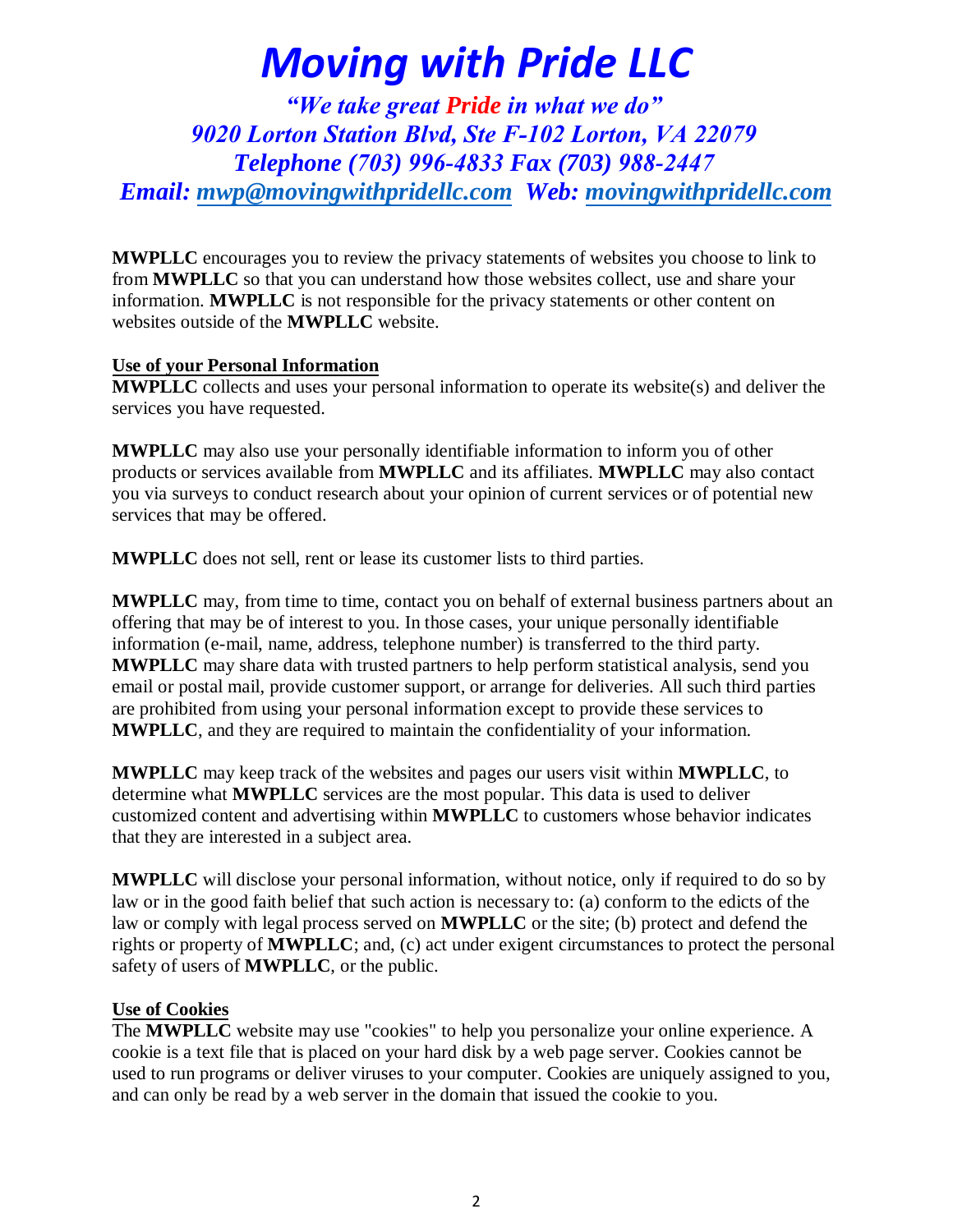*"We take great Pride in what we do" 9020 Lorton Station Blvd, Ste F-102 Lorton, VA 22079 Telephone (703) 996-4833 Fax (703) 988-2447 Email: [mwp@movingwithpridellc.com](mailto:mwp@movingwithpridellc.com) Web: [movingwithpridellc.com](http://movingwithpridellc.com/)*

One of the primary purposes of cookies is to provide a convenience feature to save you time. The purpose of a cookie is to tell the Web server that you have returned to a specific page. For example, if you personalize **MWPLLC** pages, or register with **MWPLLC** site or services, a cookie helps **MWPLLC** to recall your specific information on subsequent visits. This simplifies the process of recording your personal information, such as billing addresses, shipping addresses, and so on. When you return to the same **MWPLLC** website, the information you previously provided can be retrieved, so you can easily use the **MWPLLC** features that you customized.

You can accept or decline cookies. Most Web browsers automatically accept cookies, but you can usually modify your browser setting to decline cookies if you prefer. If you choose to decline cookies, you may not be able to fully experience the interactive features of the **MWPLLC**  services or websites you visit.

#### **Security of your Personal Information**

To secure your personal information from unauthorized access, use or disclosure, MWPLLC uses the following:

- Secure Socket Layer (SSL) system for encrypting credit card information accredited as a level 1 service provider -via- Com-sec Group (PCI Data Security Standards (DSS) compliance certificate).
- When personal information (such as a credit card number) is transmitted to other websites, it is protected using encryption, such as the Secure Sockets Layer (SSL) protocol.

#### **Children Under Thirteen**

**MWPLLC** does not knowingly collect personally identifiable information from children under the age of thirteen. If you are under the age of thirteen, you must ask your parent or guardian for permission to use this website.

#### **Opt-Out & Unsubscribe**

We respect your privacy and give you an opportunity to opt-out of receiving announcements of certain information. Users may opt-out of receiving any or all communications from **MWPLLC**  by contacting us here: - Email: [mwp@movingwithpridellc.com](mailto::mwp@movingwithpridellc.com)

#### **Changes to this Statement**

**MWPLLC** will occasionally update this Statement of Privacy to reflect company and customer feedback. **MWPLLC** encourages you to periodically review this Statement to be informed of how **MWPLLC** is protecting your information.